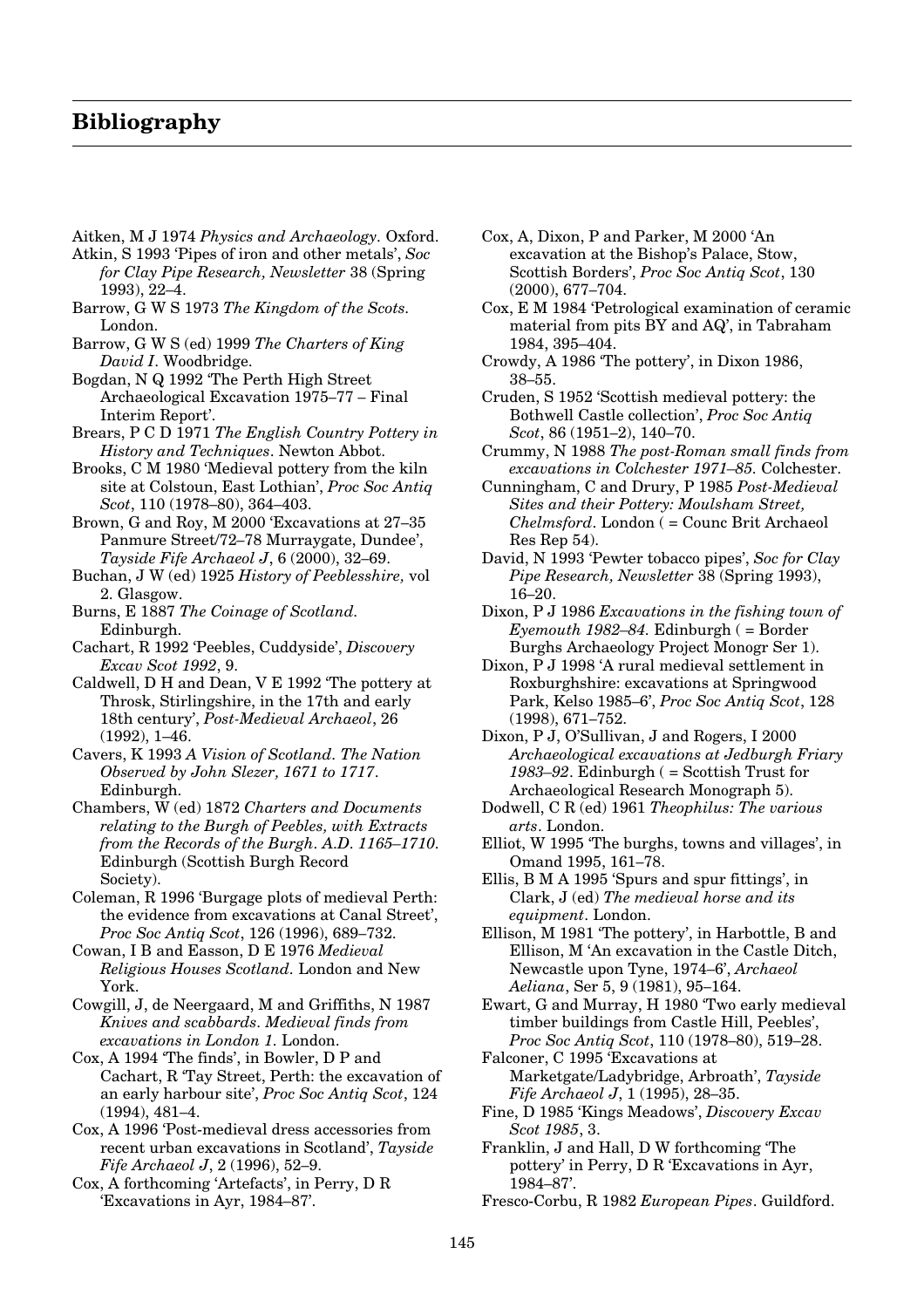Gaimster, D 1997 *German Stoneware 1200–1900 Archaeology and Cultural History*. London.

- Gallagher, D B 1987 'Kelso', in Davey, P (ed) *The Archaeology of the Clay Tobacco Pipe* 10, 279–91. Oxford ( = Brit Archaeol Rep Int Ser 178).
- Gallagher, D B forthcoming 'Clay Pipes from College Goods Yard, Glasgow'.
- Gallagher, D B and Sharp, A 1986 *Pypis of tabaca: Edinburgh tobacco pipe makers and their pipes* (Edinburgh)
- Goodall, A R 1980 'Copper Alloy Objects', in Wade-Martins, P *Fieldwork and excavation on village sites in the Launditch Hundred, Norfolk, Part II: Fieldwork and excavation at Grenstein*, 93–168. Norwich ( = East Anglian Archaeol 10).

Gourlay, R and Turner A 1978 *Historic Peebles: the archaeological implications of development*. Glasgow (Scottish Burgh Survey).

Grant A 1982 'The use of tooth wear as a guide to the age of domestic ungulates', in Wilson, B, Grigson, C and Payne, S (eds) *Ageing and Sexing Animal Bones from Archaeological Sites*, 55–71. Oxford ( = Brit Archaeol Rep Brit Ser 109).

Haig, J 1825 *A Topographical and Historical Account of the Town of Kelso, and of the Town and Castle of Roxburgh, with a succinct detail of the occurrences in the history of Scotland connected with these places.* Edinburgh.

Haggarty, G 1980 'The pottery', in Ewart, G 'Excavations at Stirling Castle 1977–78', *Post-Medieval Archaeol*, 14 (1980), 36–46.

Haggarty, G 1984 'Observations on the ceramic material from Phase 1 Pits BY and AQ', in Tabraham 1984, 395–7.

Haggarty, G, Cox, E and Hurst, J 1984 'Ceramic Material', in Tabraham 1984, 381.

- Haggarty, G and Will, R 1995 'Ceramic Material', in Lewis, J and Ewart, G *Jedburgh Abbey: the archaeology and architecture of a Border abbey*. Edinburgh ( = Soc Antiq Scot Monogr Ser 10), 98–105
- Hall, D W 1995 'The pottery', in Bowler, D, Cox, A and Smith, C (eds) 'Four Excavations in Perth 1980–1984', *Proc Soc Antiq Scot*, 125 (1995), 952–9.
- Hall, D W 1996 'Blind Date Scottish medieval pottery industries', *Tayside Fife Archaeol J*, 2 (1996), 126–8.
- Hall, D W 1997 'The pottery', in Rains and Hall 1997, 40–63.

Haynes, N 2000 *Perth and Kinross, an illustrated architectural guide*. Edinburgh.

Henderson, D 1986 'The faunal remains', in Dixon 1986.

Hill, P 1997 *Whithorn and St Ninian: The Excavation of a Monastic Town, 1984–91*. Stroud.

*HMC* 1894 *Historical Manuscripts Commission, 14th Report, Appendix, Part III*, Report on the Muniments of His Grace the Duke of Roxburghe at Floors Castle in the County of Roxburgh, by Sir William Fraser KCB. Edinburgh.

- Hodgson, G W I 1983 'The animal remains from medieval sites within three burghs on the eastern Scottish seaboard', in Proudfoot, B (ed) *Site, Environment and Economy*, 3–32. Oxford (= Brit Archaeol Rep Int Ser 173).
- Hodgson, G W I and Jones, A 1982 'The animal bones', in Murray, J C (ed) *Excavations in the Medieval Burgh of Aberdeen, 1973–81*. Edinburgh ( = Soc Antiq Scot Monogr Ser 2).
- Hodgson, G W I, Smith, C and Jones, A forthcoming 'The mammal bone', in Bogdan, N Q, Hodgson, G W I, Smith, C, Jones, A, Fraser, M, Heppel, D, Clarke, A S, Jones, A K G, Smart, I H M and Longmore, R B *The Perth High Street Archaeological Excavation 1975–77. Fascicule IX. The Environmental Evidence.*
- Holmes, E F 1988 'Sewing Thimbles' *Finds Research Group 700–1700*. Datasheet 9.
- Houart, V 1976 *Buttons A collector's guide*. London.

Hurst, J, Neal, D S and Van Beuningen, H J E 1986 *Pottery produced and traded in North-West Europe 1350–1650*. Rotterdam Papers 6.

- Jeffrey, A 1864 *The History and Antiquities of Roxburghshire*, vol iii. Edinburgh.
- Jennings, S 1981 *Eighteen centuries of pottery from Norwich*. Norwich ( = East Anglian Archaeol Rep, 13).
- Jones, R H 1980 *Medieval houses at Flaxengate, Lincoln*. London ( = The Archaeology of Lincoln, 11 (1)).
- *Kelso Liber* 1846 *Liber S. Marie de Calchou*. Bannatyne Club.
- Laing, L R 1973 'Cooking pots and the origins of the Scottish medieval pottery industry', *Archaeol J*, 130 (1973), 183–216.
- Le Cheminant, R 1982 'The development of the pipeclay hair curler – a preliminary study', in Davey, P (ed) *The archaeology of the clay tobacco pipe* 7, 102–26. Oxford ( = Brit Archaeol Rep Brit Ser 100).
- McCarthy, M and Brooks, C M 1988 *Medieval pottery in Britain AD 900–1600.* Leicester.
- McCraw, I 1994 *The Fairs of Dundee*. Dundee ( = Abertay Historical Society Publication No 34).
- MacGregor, A 1985 *Bone, Antler, Ivory and Horn, The Technology of Skeletal Materials since the Roman Period.* London.
- Macleod, I 1995 'Abbeys and Churches', in Omand 1995, 117–28.
- Maley, T and Elliot, W 1993 *Selkirk Protocol Books 1511–1547.* Edinburgh (Stair Society).
- Moloney, C 2001 'New evidence for the origins and evolution of Dunbar: excavations at the Captain's Cabin, Castle Park, Dunbar, East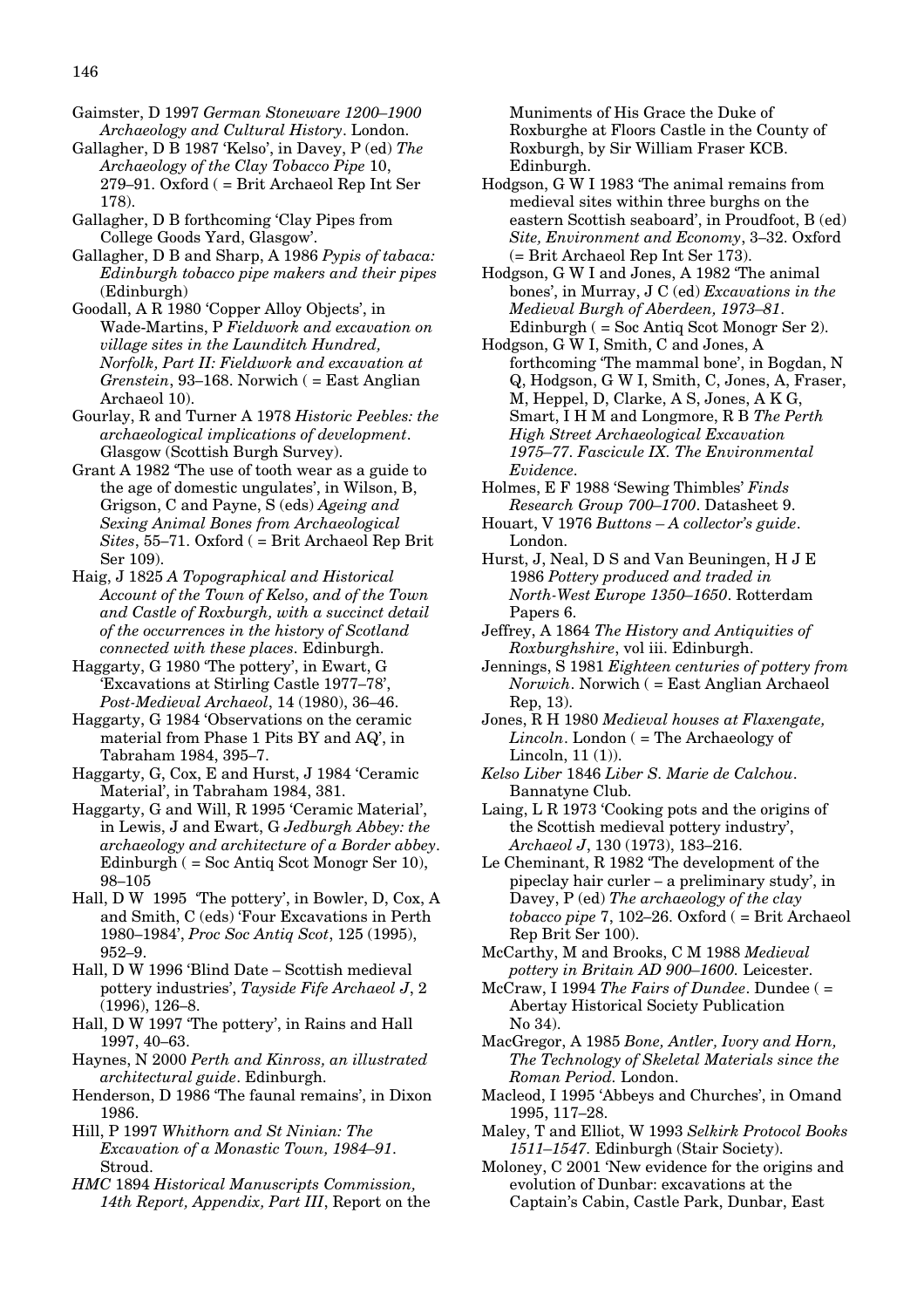Lothian', *Proc Soc Antiq Scot*, 131 (2001), 283–317.

- Moloney, C and Coleman, R 1997 'The development of a medieval street frontage: the evidence from excavations at 80–86 High Street, Perth', *Proc Soc Antiq Scot*, 127 (1997), 707–82.
- North, J J 1991 *English Hammered Coinage Volume 2 1272–1662*. London.
- Omand, D (ed) 1995 *The Borders Book*. Edinburgh.
- Oswald, A 1983 'Clay tobacco pipes' in M Ellison and B Harbottle 'Excavations of a 17th-century bastion in Newcastle upon Tyne' *Archaeol Aeliana* 5, xi, 186–195.
- Ottaway, P 1992 *Archaeology in British Towns.* London.
- Page C N 1982 *Ferns of Great Britain and Ireland.* Cambridge.
- Parsons, J E 1964 'The Archaeology of the Clay Tobacco Pipe in North-East England' *Archaeologia* 42 (1964), 231–254.
- Payne, S 1973 'Kill-off patterns in sheep and goats – the mandibles from Asvan Kale', *Journal of Anatolian Studies*, 23 (1973), 281–303.
- Peck, C W 1960 *English Copper, Tin and Bronze Coins*. London.
- Perry, D R 1999 'Excavations at 77–79 High Street, Arbroath', *Tayside Fife Archaeol J*, 5 (1999), 50–71.
- Perry, D R (ed) 2000 *Castle Park, Dunbar: Two Thousand Years on a Fortified Headland*, Edinburgh ( = Soc Antiq Scot Monogr Ser, 16).
- Pollock, D 1985 'The Lunan Valley Project: medieval rural settlement in Angus', *Proc Soc Antiq Scot*, 115 (1985), 357–99.
- Rains, M J and Hall, D W (eds) 1997 *Excavations in St Andrews 1980–89: A decade of archaeology in a historic Scottish burgh*. Glenrothes ( = Tayside Fife Archaeol Monogr 1).
- RCAMS 1956 Royal Commission on the Ancient Monuments of Scotland *An Inventory of the Ancient and Historical Monuments of Roxburghshire, volume 1, with the Fourteenth Report of the Commission.* Edinburgh.
- Renwick, R 1903a *Peebles: Burgh and Parish in Early History.* Peebles.
- Renwick, R 1903b *Peebles during the Reign of Queen Mary.* Peebles.
- Renwick, R (ed) 1910 *Extracts from the Records of the Burgh of Peebles, 1652–1714. With Appendix, 1367–1665.* Edinburgh (Scottish Burgh Record Society).
- Renwick, R (ed) 1912 *The Burgh of Peebles – Gleanings from its Records – 1604–1652.* Peebles.
- *RMS Registrum Magni Sigilli Regum Scotorum, The Register of the Great Seal of Scotland* 11 vols 1306–1668, (eds) Thomson, J M *et al* Edinburgh, 1882–1914.
- *RRS Regesta Regum Scottorum*, 8 vols (eds) Barrow, G W S *et al* Edinburgh, 1960-.
- Rutter, J A and Davey, P J 1980 'Clay pipes from Chester', in Davey, P (ed) *The Archaeology of the Clay Tobacco Pipe* 3*.* Oxford (=Brit Archaeol Rep Brit Ser 78).
- Rymer, L 1976 'The history and ethnobotany of bracken', *The Biology of Bracken. Botanical Journal of the Linnean Society*, 73 (1976), 151–76.
- Sharp, A 1984 'The Clay Tobacco Pipe Collection in the National Museum', *Review of Scottish Culture*, 1 (1984), 34–42.
- Simpson, A T and Stevenson, S 1980 *Historic Kelso: the archaeological implications of development.* Glasgow (Scottish Burgh Survey).
- Smith, C 1997 'The animal bone', in Rains and Hall 1997, 105–18.
- Smith, C 1998 'Animal bone from Ladyhill', in Hall, D W, MacDonald, A D S, Perry, D R and Terry, J 'The archaeology of Elgin: excavations on Ladyhill and in the High Street, with an overview of the archaeology of the burgh', *Proc Soc Antiq Scot*, 128 (1998), 770–4.
- Smith, C and McCormick, F 2001 'The mammal bone', in Cameron, A S and Stones, J A (eds) *Aberdeen: an in-depth view of the city's past*, 271–5. Edinburgh ( = Soc Antiq Scot Monogr Ser 19).
- Spearman, R M 1988 'Workshops, Materials and Debris – Evidence of Early Industries', in Lynch, M, Spearman, R M, and Stell, G (eds) *The Scottish Medieval Town*, 134–47. Edinburgh.
- Steer, K A 1969 'Two unrecorded early Christian stones', *Proc Soc Antiq Scot*, 101 (1968–9), 127–9.
- Stell, G 1981 'The earliest tolbooths: a preliminary account', *Proc Soc Antiq Scot*, 111 (1981), 445–53.
- Stone, J 1991 *Illustrated Maps of Scotland from Blaeu's Atlas Novus of the 17th Century.* London.
- Strang, C A 1991 *Borders and Berwick, An Illustrated Architectural Guide to the Scottish Borders and Tweed Valley.* Edinburgh.
- Tabraham, C 1984 'Excavations at Kelso Abbey', *Proc Soc Antiq Scot*, 114 (1984), 365–404.
- Tarling, D H 1983 *Palaeomagnetism: principles and applications in geology, geophysic and archaeology.* London.
- Tarling, D H and Symons, D T A 1976 'A stability index of remanence in palaeomagnetism', *Geophysical Journal of the Royal Astronomical Society*, 12 (1976), 443–8.
- Torrie, E P D and Coleman, R 1996 *Historic Hamilton: the archaeological implications of development*. Edinburgh (Scottish Burgh Survey).
- Tylecote, R F 1972 'A contribution to the metallurgy of 18th and 19th century brass pins', *Post-Medieval Archaeol*, 6 (1972), 183–90.